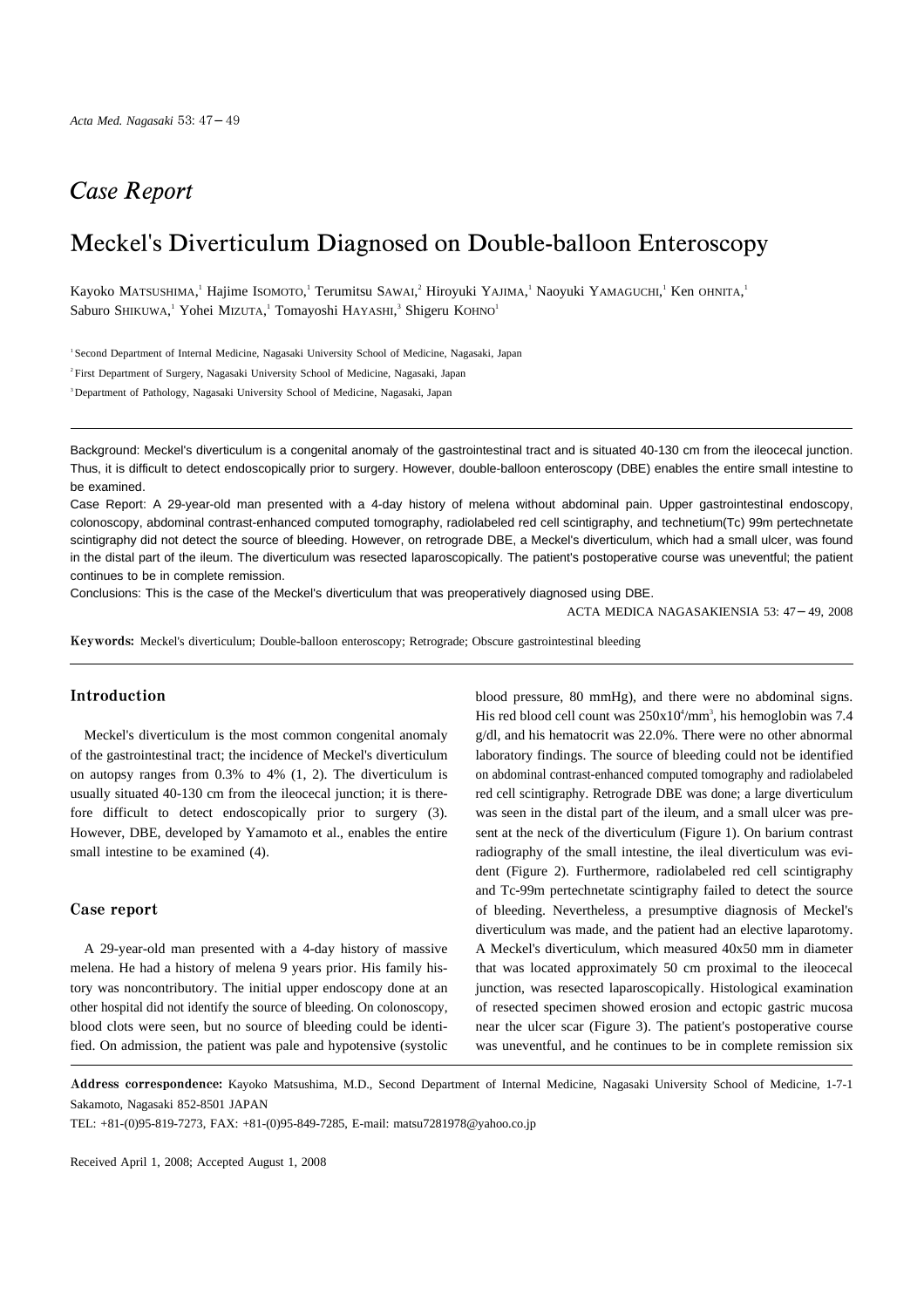



**Figure 1.** Double-balloon enteroscopy shows a large diverticulum(arrow) in the distal part of the ileum as well as a small ulcer at the neck of the diverticulum.



**Figure 2.** On double-contrast study of the small intestine, the ileal diverticulum is evident(arrow).



Figure 3. Histological examination (hematoxilin-eosin stain) of resected specimen shows erosion and ectopic gastric mucosa near the ulcer scar.